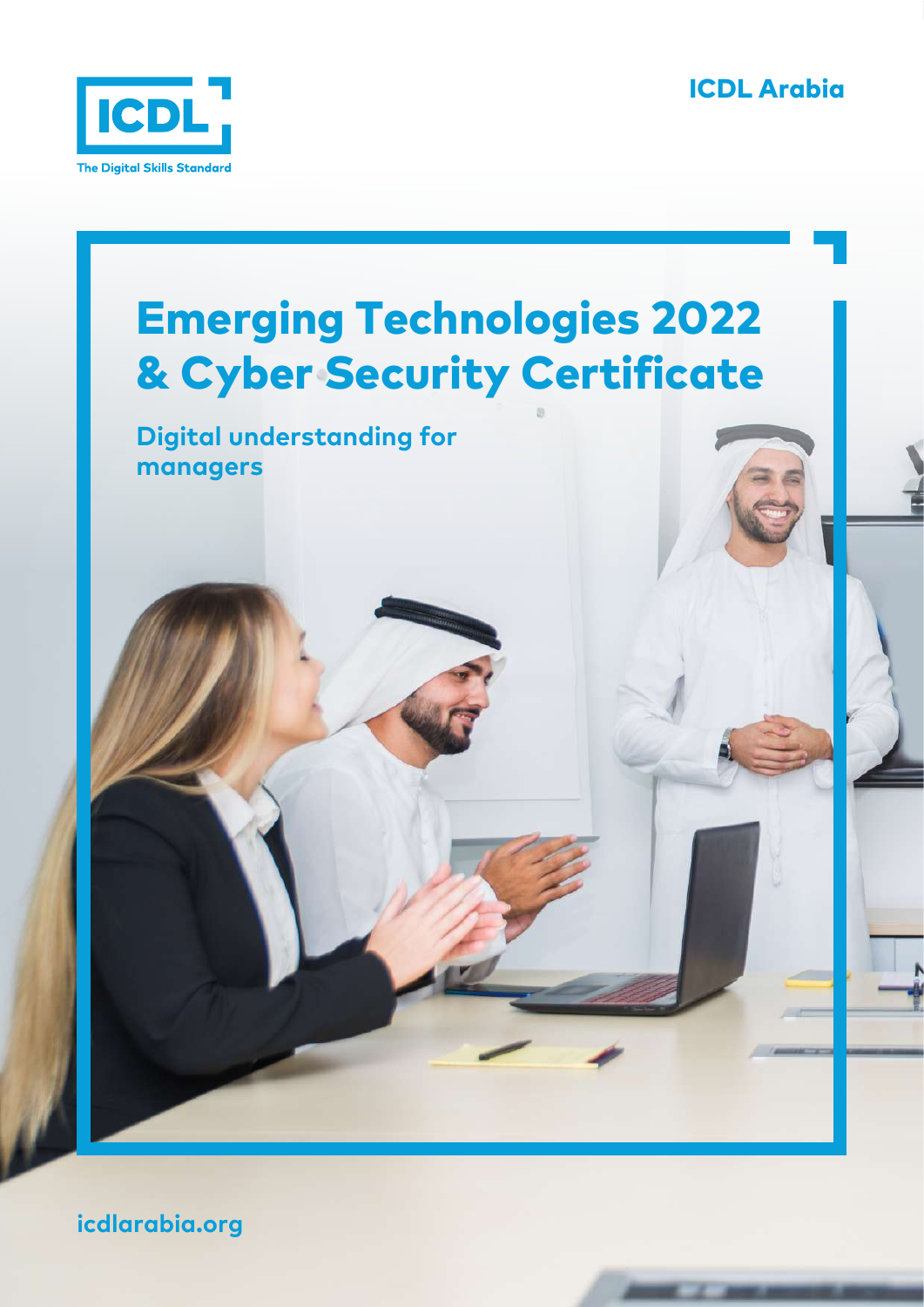# ICDL Emerging Technologies 2022 & Cyber Security Certificate



**Organisations are being exposed to an increasingly dynamic and fast paced technology landscape. Service providers and consultants, the media, and policy makers are constantly promoting or discussing emerging technologies that may have a substantial – and systemic – impact on our economies and societies. As individuals and as employees, we need to be informed about what technologies are likely to have the most impact as well as their underlying concepts and potential. This will help us to be informed – and will help our organisations make informed choices.**

Designed to address the requirements for current and future business managers to develop an understanding of trending and emerging technology, the ICDL Emerging Technologies 2022 and Cyber Security Certificate comprises of two modules. These modules provide the conceptual understanding to allow managers who are not IT professionals to consider the potential of these technologies and have informed conversations with IT professionals or specialists.

The certificate programme is supported by high-quality interactive e-learning materials that establishes core concepts, gives practical examples of implementation, and provides opportunities for critical thinking. Once ready, the candidate will sit for an official test for each module to gain certification. This learning can provide an excellent opportunity either to develop relevant competences for future career development, or to contribute to continuous professional development.

**Suitable for current & future managers who are not IT professionals. Provides a conceptual understanding of trending & emerging technologies.**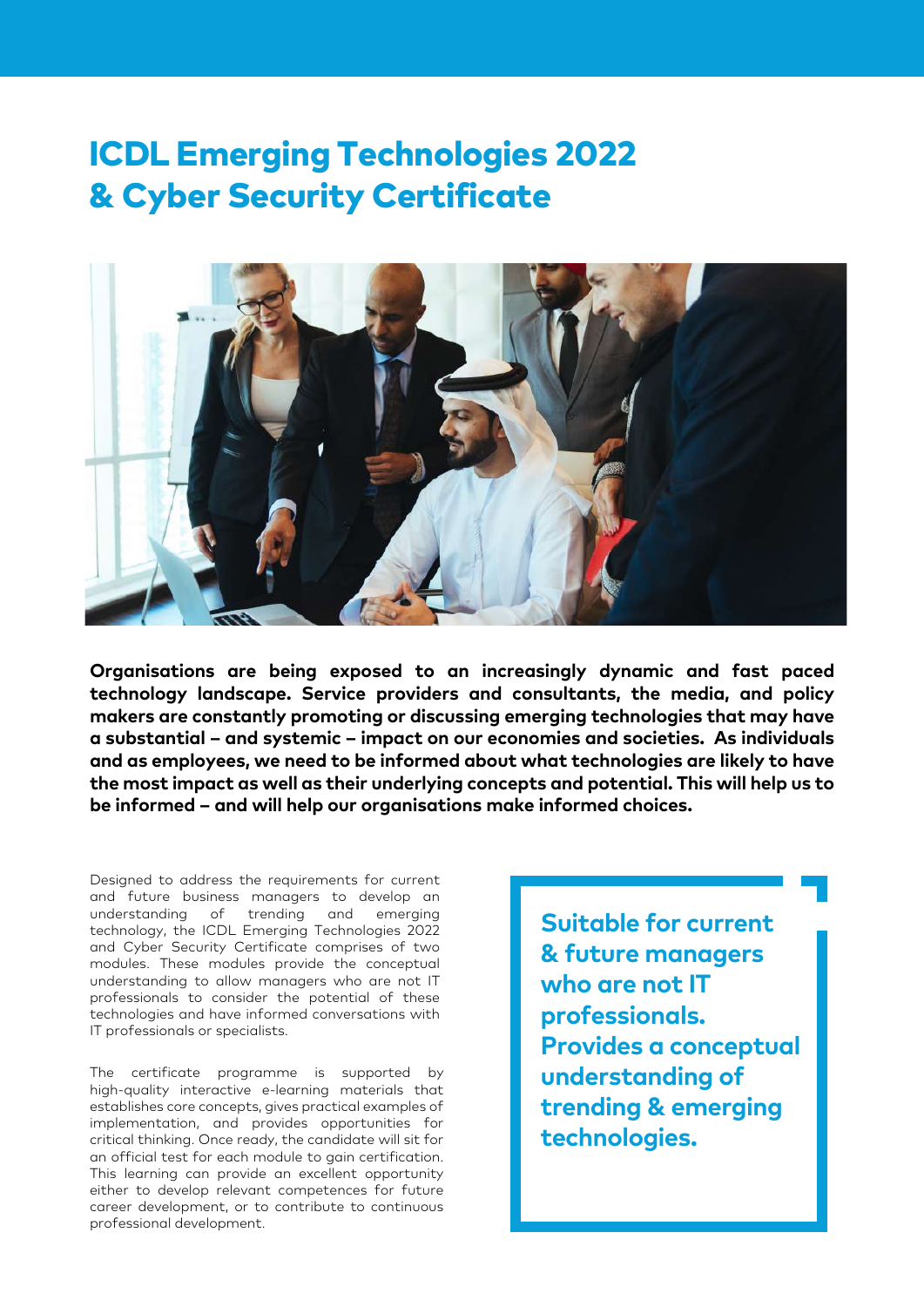#### **Emerging Technologies 2022 Module Cyber Security Module**



Unit 1 introduces the potential of Artificial Intelligence (AI), which is a form of intelligence demonstrated by machines whereby the machine perceives its environment and takes actions that maximises the chance of achieving specified goals.

This unit will provide key concepts, offer examples, and consider their implications and potential for business and organisations.

#### **Big Data**



Unit 3 introduces the term 'Big Data' which is used to describe the massive volume of both structured and unstructured data that is so large it is difficult to process using traditional techniques.

Big Data is important not in terms of volume but in terms of what you do with the data and how you utilise it to make analysis in order to benefit your business and organisation. Big Data technologies are very beneficial to businesses in order to boost efficiencies and develop new data driven services.

#### **Internet of Things (IoT)**



Unit 2 introduces the Internet of Things, which extends Internet connectivity from computers and related devices to other physical devices or common objects and leverages from technologies such as embedded systems, wireless sensors, and automation.

Over the last few years, there has been an explosion in the scale of the Internet of Things. Homes, offices, factories and entire cities are being made "smart" by the proliferation of Internet-connected devices.

#### **Cloud Computing**



Unit 4 introduces the use of Internetconnected remote servers to store, manage, and process data, instead of using local servers or computers.

Cloud computing and cloud services are increasingly common technologies used by organisations to add flexibility, efficiency, and innovation. Many job roles in a range of sectors need to have an understanding of the potential of these technologies, as well as a grasp of the benefits and challenges associated with their adoption.



The Cyber Security module covers the main skills and knowledge needed for the secure use of ICT in everyday settings, at home and at work.

it is important to understand good practice in maintaining a secure network connection, using the internet safely and securely, and managing data and information. This module covers concepts around secure information and data, physical security, privacy, and identity theft.



**12 hours of content**

**Two Tests**

### **International Certificate**